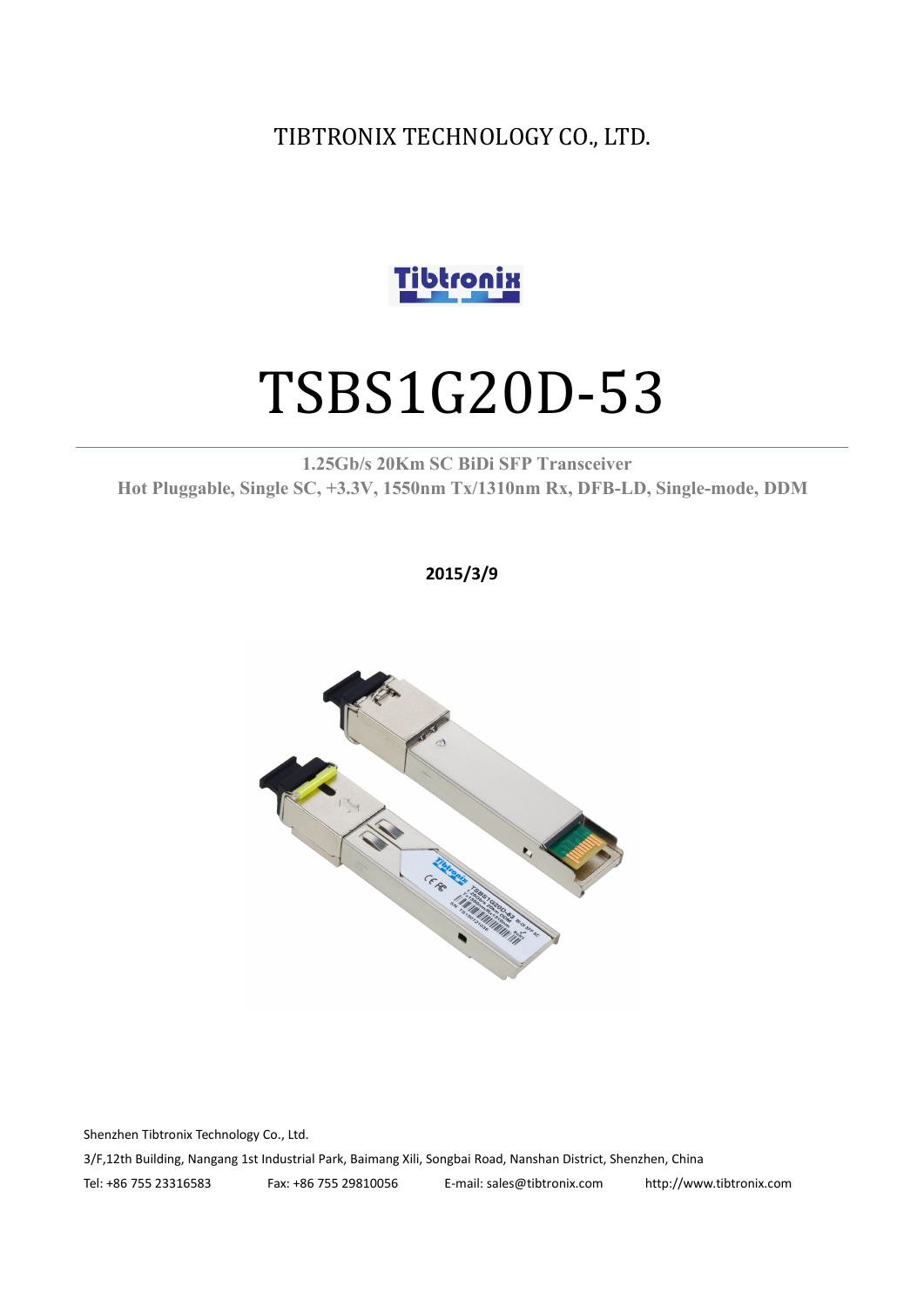#### **Features:**

- $\diamond$  Up to 1.25Gb/s Data Links
- $\Leftrightarrow$  Hot-Pluggable
- $\Leftrightarrow$  Single SC connector
- $\diamond$  Up to 20 km on 9/125 µm SMF
- $\diamond$  1550nm DFB laser transmitter
- $\diamond$  1310nm PIN photo-detector
- $\diamond$  Single +3.3V Power Supply
- $\Diamond$  Monitoring Interface Compliant with SFF-8472
- $\Leftrightarrow$  Maximum Power <1W
- $\Diamond$  Industrial /Extended/ Commercial operating temperature range: -40°C to 85°C/-5°C to 85°C/-0°C to 70°C Version available
- $\Leftrightarrow$  RoHS compliant and Lead Free

#### **Applications:**

- 1000Base-LX Ethernet
- Metro/Access Networks
- $\diamond$  1×Fibre Channel
- $\Leftrightarrow$  Other Optical Links

#### **Description:**

TIBTRONIX's TSBS1G20D-53 Transceivers are a high performance, cost effective module which have a single SC optics interface. They are compatible with the Small Form Factor Pluggable Multi-Sourcing Agreement (MSA) and Digital diagnostics functions are available via the 2-wire serial bus specified in SFF-8472. The receiver section uses a PIN receiver and the transmitter uses a 1550 nm DFB laser, up to 15dB link budge ensure this module 1000Base-LX Ethernet 20km application.

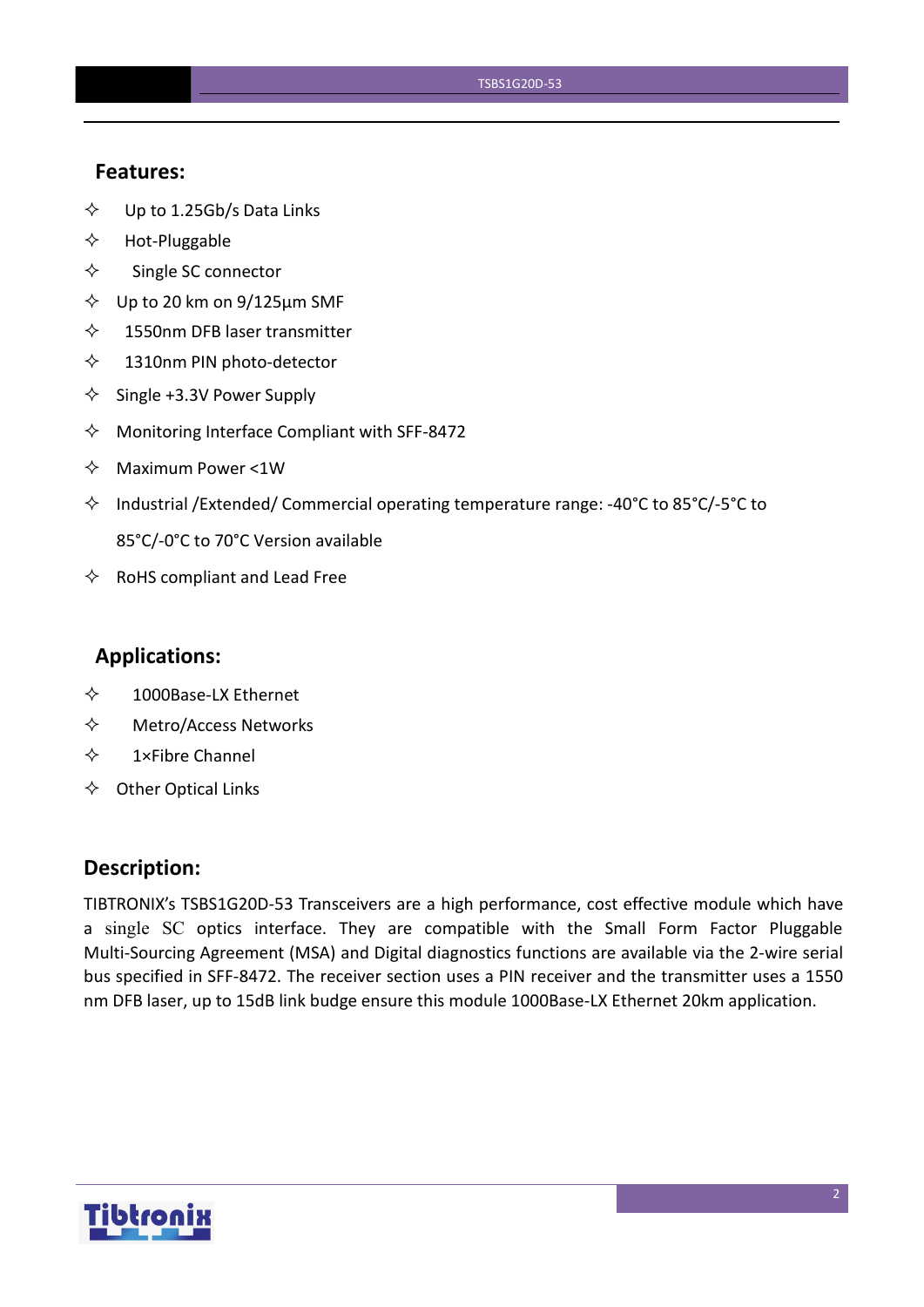# **Absolute Maximum Ratings**

| <b>Parameter</b>         | Symbol   | Min.   | <b>Typical</b> | Max.  | Unit        |
|--------------------------|----------|--------|----------------|-------|-------------|
| Storage Temperature      | l S      | -40    |                | $+85$ | $\sim$<br>◡ |
| Supply Voltage           | $V_{CC}$ | $-0.5$ |                | 4     |             |
| <b>Relative Humidity</b> | RH       |        |                | 85    | %           |

# **Recommended Operating Environment:**

| <b>Parameter</b>           | Symbol     | Min.      | <b>Typical</b> | Max. | Unit     |    |
|----------------------------|------------|-----------|----------------|------|----------|----|
|                            | Industrial |           | $-40$          |      | 85       | °C |
| Case operating Temperature | Extended   | $T_c$     | $-5$           |      | 85       | °C |
|                            | Commercial |           | 0              |      | $+70$    | °C |
| <b>Supply Voltage</b>      |            | $V_{CC}$  | 3.135          |      | 3.465    | V  |
| <b>Supply Current</b>      |            | Icc       |                |      | 300      | mA |
| Inrush Current             |            | Isurge    |                |      | $lcc+30$ | mA |
| <b>Maximum Power</b>       |            | $P_{max}$ |                |      | 1        | W  |

## $\bullet$  Electrical Characteristics(T<sub>OP</sub> = -40 to 85°C, VCC = 3.135 to 3.465 Volts)

| <b>Parameter</b>                    | Symbol                      | Min.        | <b>Typical</b> | Max.                 | <b>Unit</b> | <b>Note</b>    |  |  |
|-------------------------------------|-----------------------------|-------------|----------------|----------------------|-------------|----------------|--|--|
| <b>Transmitter Section:</b>         |                             |             |                |                      |             |                |  |  |
| Input differential impedance        | $R_{in}$                    | 90          | 100            | 110                  |             |                |  |  |
| Single ended data input swing       | $V_{\text{in PP}}$          | 250         |                | 1200                 | $mVp-p$     |                |  |  |
| Transmit Disable Voltage            | $V_D$                       | $Vcc - 1.3$ |                | <b>Vcc</b>           | V           | $\overline{2}$ |  |  |
| <b>Transmit Enable Voltage</b>      | $\mathsf{V}_{\mathsf{EN}}$  | Vee         |                | $Vee+0.8$            | $\vee$      |                |  |  |
| <b>Transmit Disable Assert Time</b> | <b>T</b> <sub>dessert</sub> |             |                | 10                   | <b>us</b>   |                |  |  |
| <b>Receiver Section:</b>            |                             |             |                |                      |             |                |  |  |
| Single ended data output swing      | Vout, pp                    | 300         |                | 800                  | mv          | 3              |  |  |
| LOS Fault                           | Vlosfault                   | $Vcc - 0.5$ |                | V <sub>CC_host</sub> | $\vee$      | 5              |  |  |
| <b>LOS Normal</b>                   | V <sub>los norm</sub>       | $V_{ee}$    |                | $V_{ee}$ +0.5        | V           | 5              |  |  |
| Power Supply Rejection              | <b>PSR</b>                  | 100         |                |                      | mVpp        | 6              |  |  |

Note:

1. AC coupled.

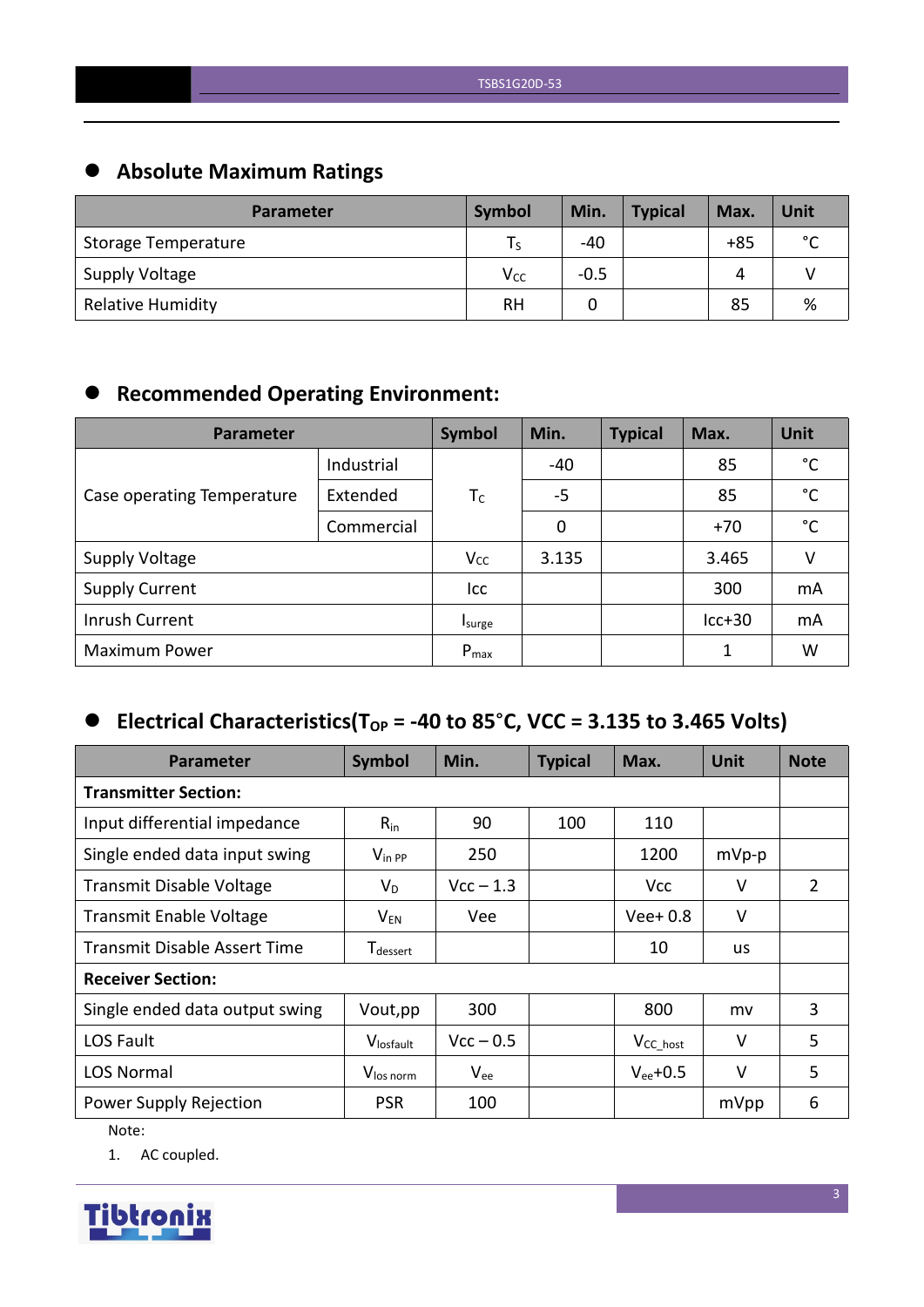- 2. Or open circuit.
- 3. Into 100 ohm differential termination.
- $4. \quad 20 80 \%$
- 5. LOS is LVTTL. Logic 0 indicates normal operation; logic 1 indicates no signal detected.
- 6. All transceiver specifications are compliant with a power supply sinusoidal modulation of 20 Hz to 1.5MHz up to specified value applied through the powersupply filtering network shown on page 23 of the Small Form-factor Pluggable (SFP) Transceiver Multi-Source Agreement (MSA), September 14, 2000.

## **Optical Parameters(TOP = -40 to 85**°**C, VCC = 3.135 to 3.465 Volts)**

| <b>Parameter</b>                                      | <b>Symbol</b>    | Min.  | <b>Typical</b>                                    | Max.         | <b>Unit</b>     | <b>Note</b>    |
|-------------------------------------------------------|------------------|-------|---------------------------------------------------|--------------|-----------------|----------------|
| <b>Transmitter Section:</b>                           |                  |       |                                                   |              |                 |                |
| Center Wavelength                                     | $\lambda_c$      | 1530  | 1550                                              | 1570         | nm              |                |
| Spectral Width                                        | σ                |       |                                                   | $\mathbf{1}$ | nm              |                |
| Sidemode Supression ratio                             | <b>SSRmin</b>    | 30    |                                                   |              | dB              |                |
| <b>Optical Output Power</b>                           | $P_{\text{out}}$ | $-9$  |                                                   | $-3$         | dBm             | $\mathbf{1}$   |
| <b>Extinction Ratio</b>                               | <b>ER</b>        | 9     |                                                   |              | dB              |                |
| <b>Optical Rise/Fall Time</b>                         | $t_r / t_f$      |       |                                                   | 260          | ps              | $\overline{2}$ |
| <b>Relative Intensity Noise</b>                       | <b>RIN</b>       |       |                                                   | $-120$       | dB/Hz           |                |
| <b>Total Jitter Contribution</b>                      | TX A TJ          |       |                                                   | 0.284        | UI              | $\overline{3}$ |
| Eye Mask for Optical Output                           |                  |       | Compliant with IEEE802.3 z (class 1 laser safety) |              |                 |                |
| <b>Receiver Section:</b>                              |                  |       |                                                   |              |                 |                |
| Optical Input Wavelength                              | $\lambda_c$      | 1270  | 1310                                              | 1600         | nm              |                |
| <b>Receiver Overload</b>                              | $P_{ol}$         | $-3$  |                                                   |              | dBm             | $\overline{4}$ |
| <b>RX Sensitivity</b>                                 | Sen              |       |                                                   | $-23$        | dB <sub>m</sub> | $\overline{4}$ |
| RX LOS Assert                                         | LOS <sub>A</sub> | $-40$ |                                                   |              | dBm             |                |
| RX LOS De-assert                                      | LOS <sub>D</sub> |       |                                                   | $-24$        | dB <sub>m</sub> |                |
| RX LOS Hysteresis                                     | LOS <sub>H</sub> | 0.5   |                                                   |              | dB              |                |
| <b>General Specifications:</b>                        |                  |       |                                                   |              |                 |                |
| Data Rate                                             | <b>BR</b>        |       | 1.25                                              |              | Gb/s            |                |
| <b>Bit Error Rate</b>                                 | <b>BER</b>       |       |                                                   | $10^{-12}$   |                 |                |
| Max. Supported Link Length on<br>9/125µm SMF@1.25Gb/s | $L_{MAX}$        |       | 20                                                |              | km              |                |
| <b>Total System Budget</b>                            | LB               | 14    |                                                   |              | dB              |                |

Note

1. The optical power is launched into SMF.

2. 20-80%.

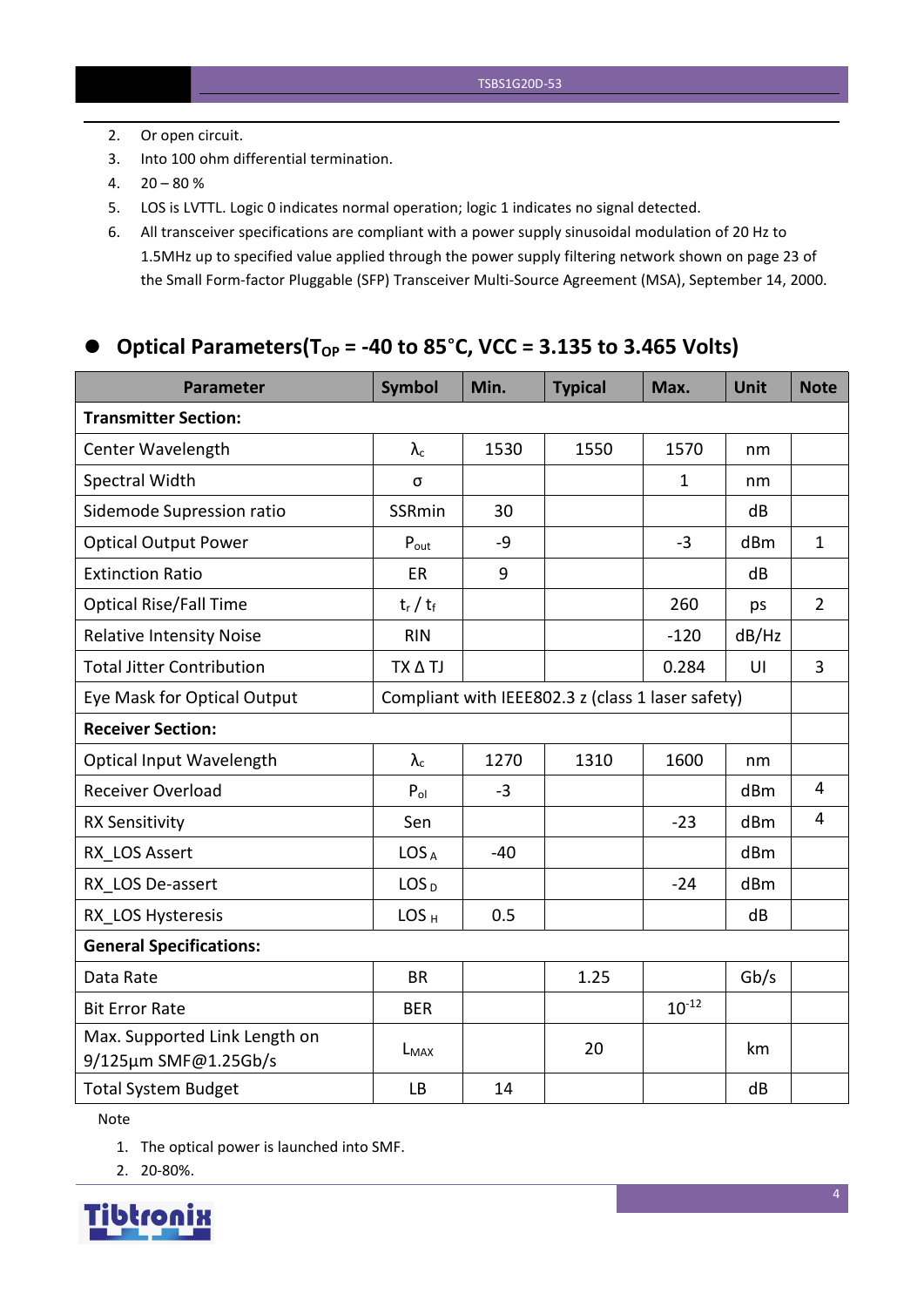- 3. Contributed total jitter is calculated from DJ and RJ measurements using  $TJ = RJ + DJ$ . Contributed RJ is calculated for 1x10-12 BER bymultiplying the RMS jitter (measured on a single rise or fall edge) from the oscilloscope by 14. Per FC-PI (Table 9 - SM jitter output, note 1), the actual contributed RJ is allowed to increase above its limit if the actual contributed DJ decreases below its limits, as long as the component output DJ and TJ remain within their specifi ed FC-PI maximum limits with the worst case specified component jitter input.
- 4. Measured with PRBS  $2^{7-1}$  at  $10^{-12}$  BER

#### **Pin Assignment**

Diagram of Host Board Connector Block Pin Numbers and Name



**Diagram of Host Board Connector Block Pin Numbers and Names**

#### **Pin Function Definitions**

| <b>Pin No</b>  | <b>Name</b>        | <b>Function</b>                     | <b>Plug Seq</b> | <b>Notes</b>   |
|----------------|--------------------|-------------------------------------|-----------------|----------------|
|                | VeeT               | <b>Transmitter Ground</b>           |                 |                |
| $\overline{2}$ | <b>TX Fault</b>    | <b>Transmitter Fault Indication</b> | 3               |                |
| 3              | <b>TX Disable</b>  | <b>Transmitter Disable</b>          | 3               | $\overline{2}$ |
| 4              | MOD-DEF2           | <b>Module Definition</b>            | $\overline{2}$  | 3              |
| 5              | MOD-DEF1           | Module Definition 1                 | 3               | 3              |
| 6              | MOD-DEF0           | Module Definition 0                 | 3               | 3              |
|                | <b>Rate Select</b> | Not Connected                       | 3               | 4              |
| 8              | <b>LOS</b>         | Loss of Signal                      | 3               | 5              |
| 9              | VeeR               | <b>Receiver Ground</b>              |                 |                |
| 10             | VeeR               | <b>Receiver Ground</b>              | 1               |                |
| 11             | VeeR               | <b>Receiver Ground</b>              |                 |                |

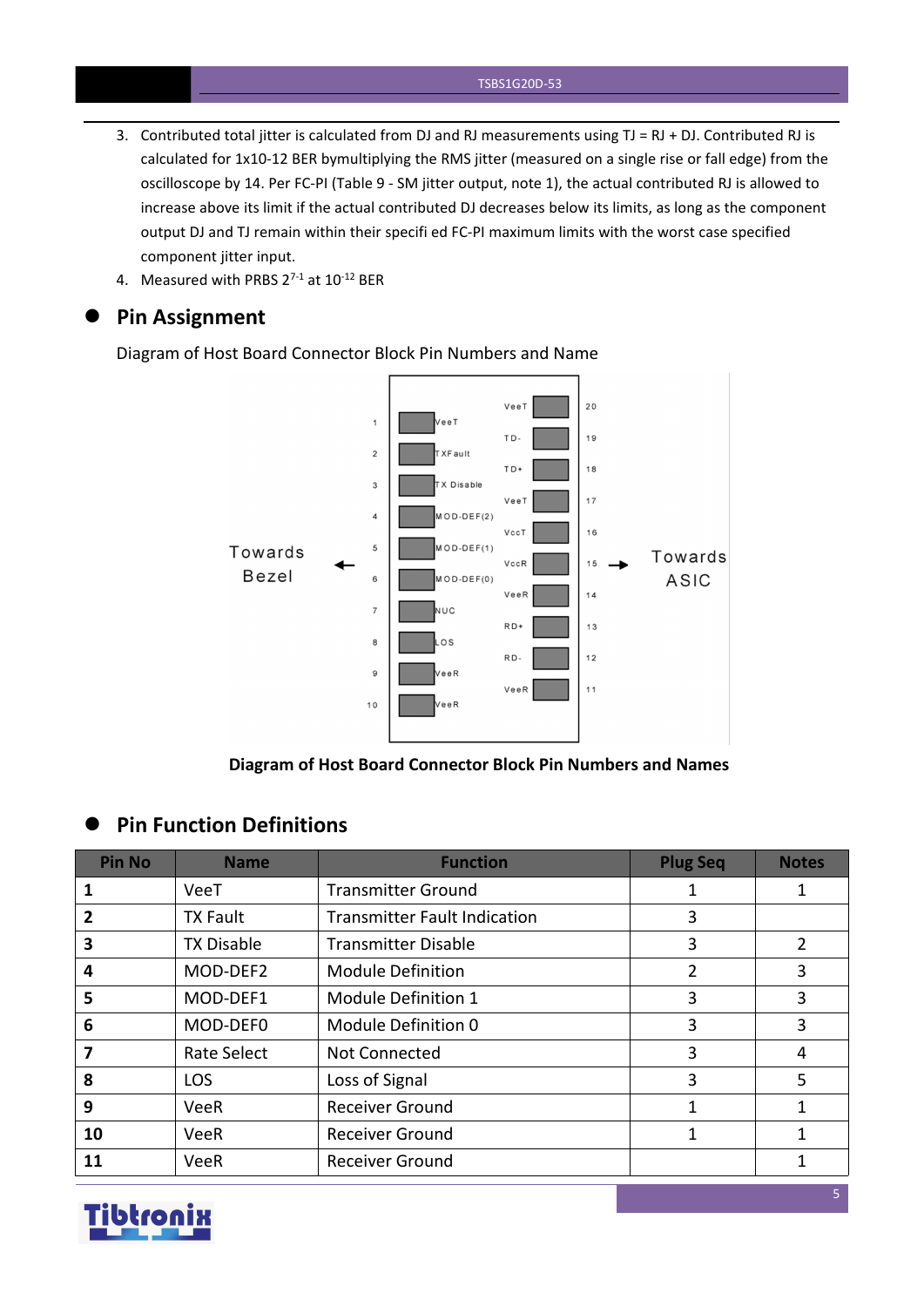| TSBS1G20D-53 |  |  |
|--------------|--|--|
|--------------|--|--|

| 12 | RD-         | Inv. Received Data Out    | 6 |
|----|-------------|---------------------------|---|
| 13 | $RD+$       | <b>Received Data Out</b>  | 6 |
| 14 | <b>VeeR</b> | <b>Receiver Ground</b>    |   |
| 15 | <b>VccR</b> | <b>Receiver Power</b>     |   |
| 16 | <b>VccT</b> | <b>Transmitter Power</b>  |   |
| 17 | VeeT        | <b>Transmitter Ground</b> |   |
| 18 | $TD+$       | Transmit Data In          | 6 |
| 19 | TD-         | Inv. Transmit In          | 6 |
| 20 | VeeT        | <b>Transmitter Ground</b> |   |
|    |             |                           |   |

**Notes:**

- 1. Circuit ground is internally isolated from chassis ground.
- 2. Laser output disabled on TDIS >2.0V or open, enabled on TDIS <0.8V.
- 3. Should be pulled up with 4.7k 10 kohms on host board to a voltage between 2.0V and 3.6V. MOD\_DEF(0) pulls line low to indicate module is plugged in.
- 4. Rate select is not used
- 5. LOS is open collector output. Should be pulled up with 4.7k 10 kohms on host board to a voltage between 2.0V and 3.6V. Logic 0 indicates normal operation; logic 1 indicates loss of signal.
- 6. AC Coupled
- 

#### **SFP Module EEPROM Information and Management**

The SFP modules implement the 2-wire serial communication protocol as defined in the SFP -8472. The serial ID information of the SFP modules and Digital Diagnostic Monitor parameters can be accessed through the I<sup>2</sup>C interface at address A0h and A2h. The memory is mapped in Table 1. Detailed ID information (A0h) is listed in Table 2. And the DDM specification at address A2h. For more details of the memory map and byte definitions, please refer to the SFF-8472, "Digital Diagnostic Monitoring Interface for Optical Transceivers". The DDM parameters have been internally calibrated.

**Table 1.** Digital Diagnostic Memory Map (Specific Data Field Descriptions)

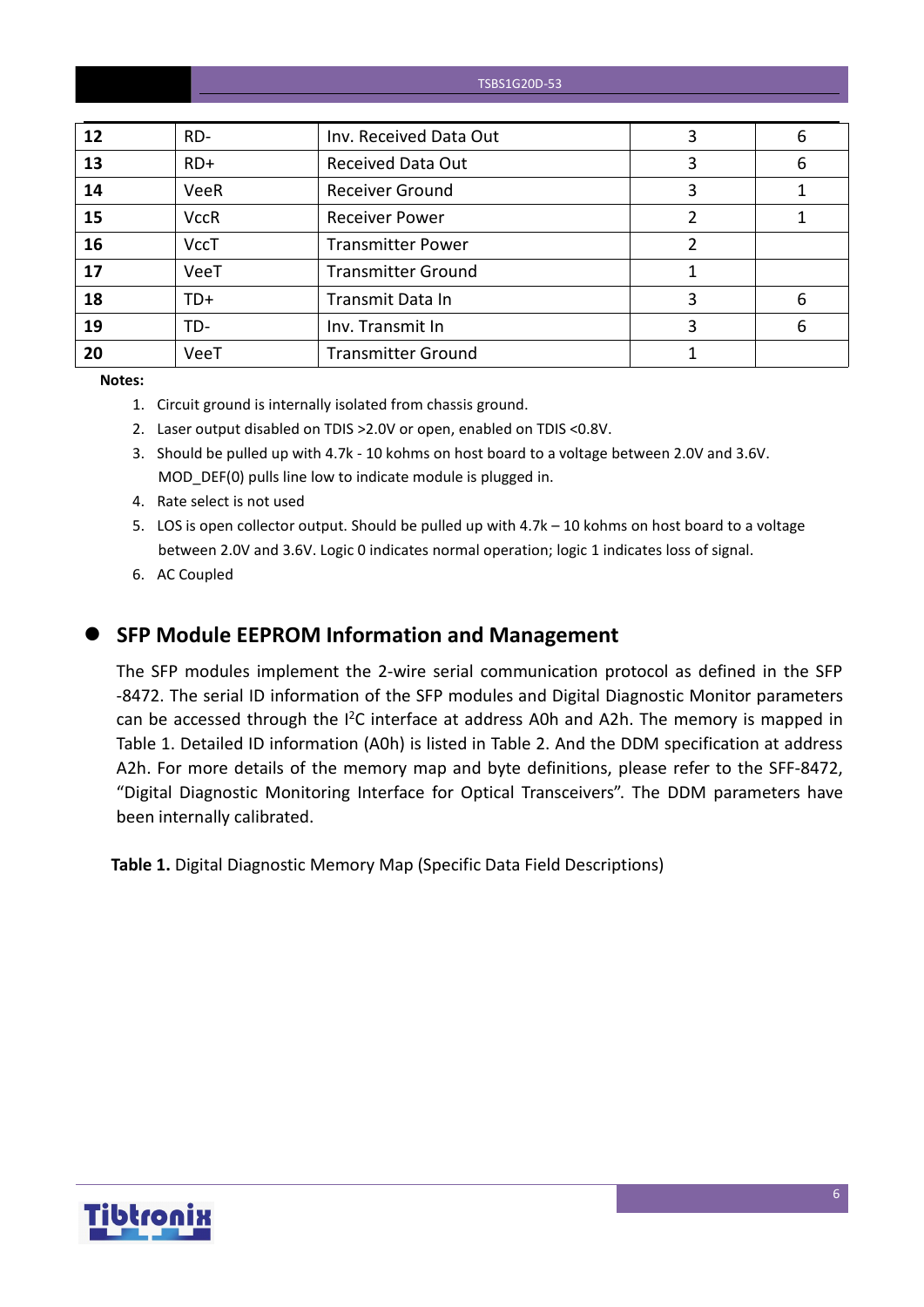#### TSBS1G20D-53



#### **Table 2** - EEPROM Serial ID Memory Contents (**A0h**)

| <b>Data</b>               | Length         | Name of        | <b>Description and Contents</b>                        |
|---------------------------|----------------|----------------|--------------------------------------------------------|
| <b>Address</b>            | (Byte)         | Length         |                                                        |
| <b>Base ID Fields</b>     |                |                |                                                        |
| $\mathbf 0$               | $\mathbf{1}$   | Identifier     | Type of Serial transceiver (03h=SFP)                   |
| $\mathbf{1}$              | $\mathbf{1}$   | Reserved       | Extended identifier of type serial transceiver (04h)   |
| $\overline{2}$            | 1              | Connector      | Code of optical connector type (07=LC)                 |
| $3 - 10$                  | 8              | Transceiver    |                                                        |
| 11                        | $\mathbf{1}$   | Encoding       | NRZ(03h)                                               |
| 12                        | $\mathbf{1}$   | BR, Nominal    | Nominal baud rate, unit of 100Mbps                     |
| $13 - 14$                 | $\overline{2}$ | Reserved       | (0000h)                                                |
| 15                        | $\mathbf{1}$   | Length(9um)    | Link length supported for 9/125um fiber, units of 100m |
| 16                        | $\mathbf{1}$   | Length(50um)   | Link length supported for 50/125um fiber, units of 10m |
| 17                        | $\mathbf{1}$   | Length(62.5um) | Link length supported for 62.5/125um fiber, units of   |
|                           |                |                | 10 <sub>m</sub>                                        |
| 18                        | $\mathbf{1}$   | Length(Copper) | Link length supported for copper, units of meters      |
| 19                        | $\mathbf{1}$   | Reserved       |                                                        |
| $20 - 35$                 | 16             | Vendor Name    | SFP vendor name: TIBTRONIX                             |
| 36                        | $\mathbf{1}$   | Reserved       |                                                        |
| 37-39                     | 3              | Vendor OUI     | SFP transceiver vendor OUI ID                          |
| 40-55                     | 16             | Vendor PN      | Part Number: "TSBS1G20D-53" (ASCII)                    |
| 56-59                     | $\overline{4}$ | Vendor rev     | Revision level for part number                         |
| 60-62                     | 3              | Reserved       |                                                        |
| 63                        | $\mathbf{1}$   | <b>CCID</b>    | Least significant byte of sum of data in address 0-62  |
| <b>Extended ID Fields</b> |                |                |                                                        |
| 64-65                     | $\overline{2}$ | Option         | Indicates which optical SFP signals are implemented    |
|                           |                |                | (001Ah = LOS, TX FAULT, TX DISABLE all supported)      |

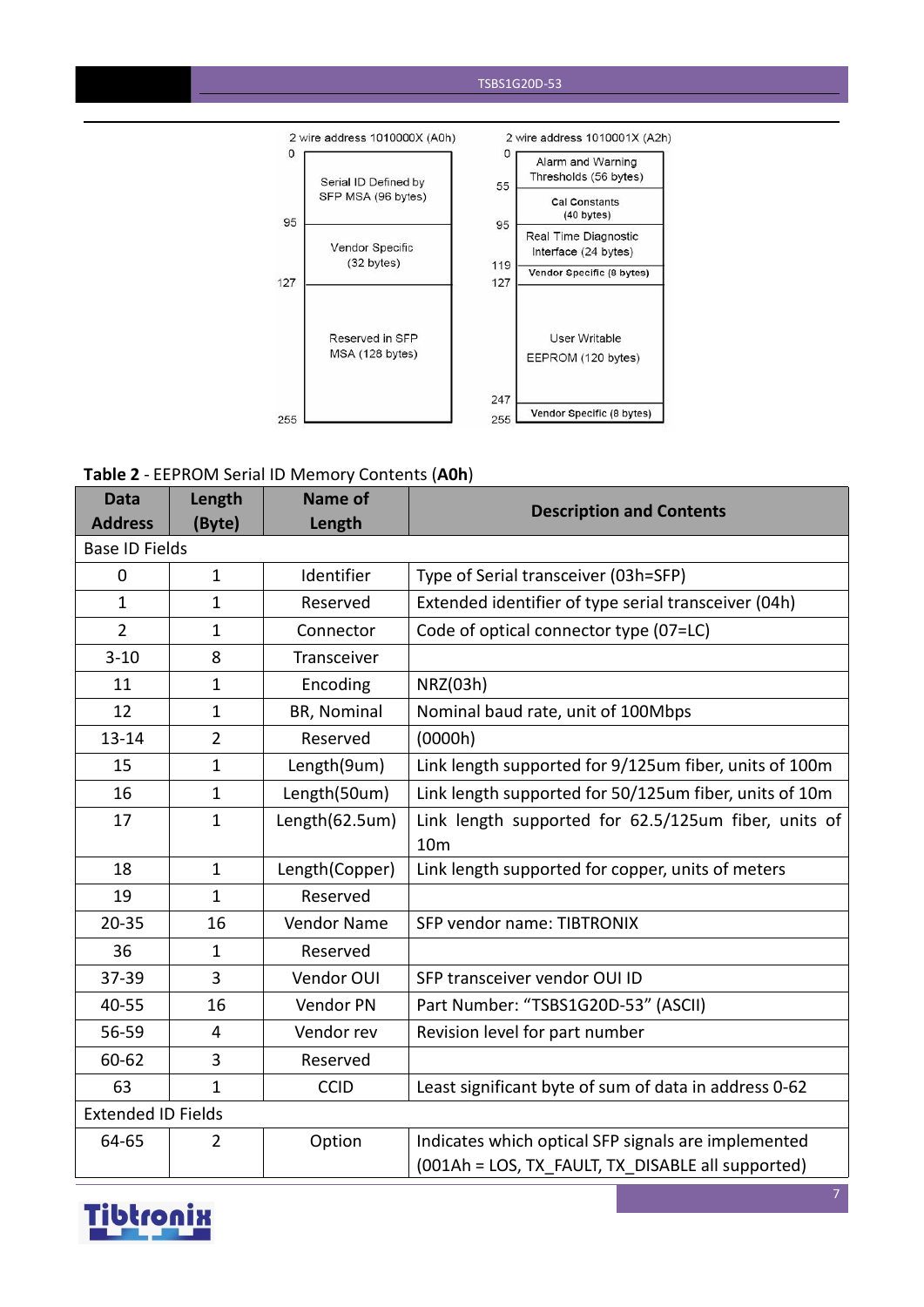#### TSBS1G20D-53

| 66      |                           | BR, max     | Upper bit rate margin, units of %                      |
|---------|---------------------------|-------------|--------------------------------------------------------|
| 67      |                           | BR, min     | Lower bit rate margin, units of %                      |
| 68-83   | 16                        | Vendor SN   | Serial number (ASCII)                                  |
| 84-91   | 8                         | Date code   | TIBTRONIX's Manufacturing date code                    |
| 92-94   | 3                         | Reserved    |                                                        |
| 95      |                           | <b>CCEX</b> | Check code for the extended ID Fields (addresses 64 to |
|         |                           |             | 94)                                                    |
|         | Vendor Specific ID Fields |             |                                                        |
| 96-127  | 32                        | Readable    | TIBTRONIX specific date, read only                     |
| 128-255 | 128                       | Reserved    | Reserved for SFF-8079                                  |

## **Digital Diagnostic Monitor Characteristics**

| <b>Data Address</b> | <b>Parameter</b>                    | <b>Accuracy</b> | Unit    |
|---------------------|-------------------------------------|-----------------|---------|
| 96-97               | Transceiver Internal Temperature    | ±3.0            | $\circ$ |
| 100-101             | Laser Bias Current                  | ±10             | %       |
| 100-101             | <b>Tx Output Power</b>              | ±3.0            | dBm     |
| 100-101             | Rx Input Power                      | ±3.0            | dBm     |
| 100-101             | <b>VCC3</b> Internal Supply Voltage | ±3.0            | %       |

## **Regulatory Compliance**

The TSBS1G20D-53 complies with international Electromagnetic Compatibility (EMC) and international safety requirements and standards (see details in Table following).

| Electrostatic Discharge       | MIL-STD-883E                  | Class 1(>1000 V)              |
|-------------------------------|-------------------------------|-------------------------------|
| (ESD) to the Electrical Pins  | Method 3015.7                 |                               |
| Electrostatic Discharge (ESD) | IEC 61000-4-2                 | Compatible with standards     |
| to the Single SC Receptacle   | GR-1089-CORE                  |                               |
| Electromagnetic               | FCC Part 15 Class B           | Compatible with standards     |
| Interference (EMI)            | EN55022 Class B (CISPR 22B)   |                               |
|                               | <b>VCCI Class B</b>           |                               |
| Laser Eye Safety              | FDA 21CFR 1040.10 and 1040.11 | Compatible with Class 1 laser |
|                               | EN60950, EN (IEC) 60825-1,2   | product.                      |

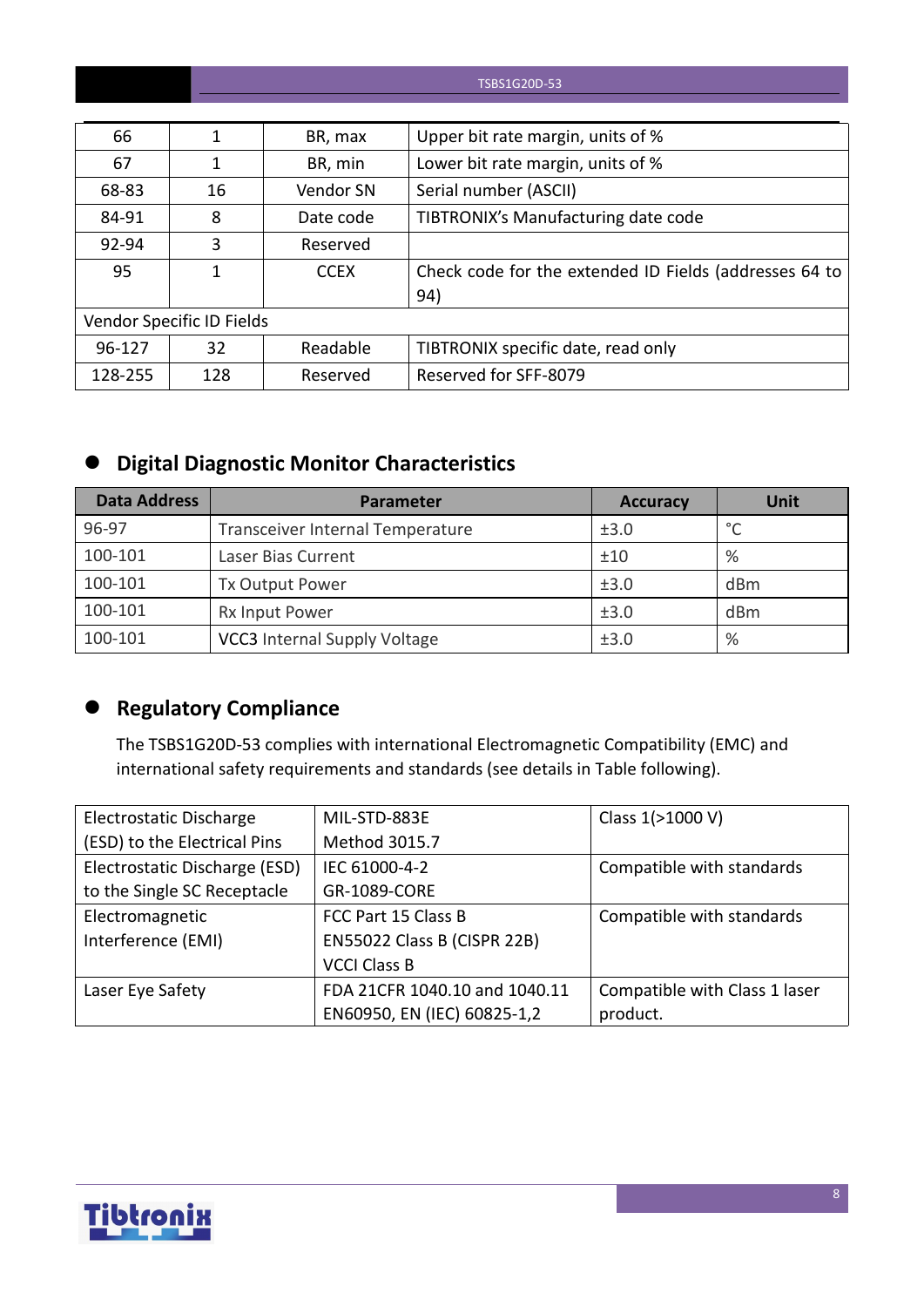TSBS1G20D-53

## **Recommended Circuit**



**SFP Host Recommended Circuit**

**Mechanical Dimensions**